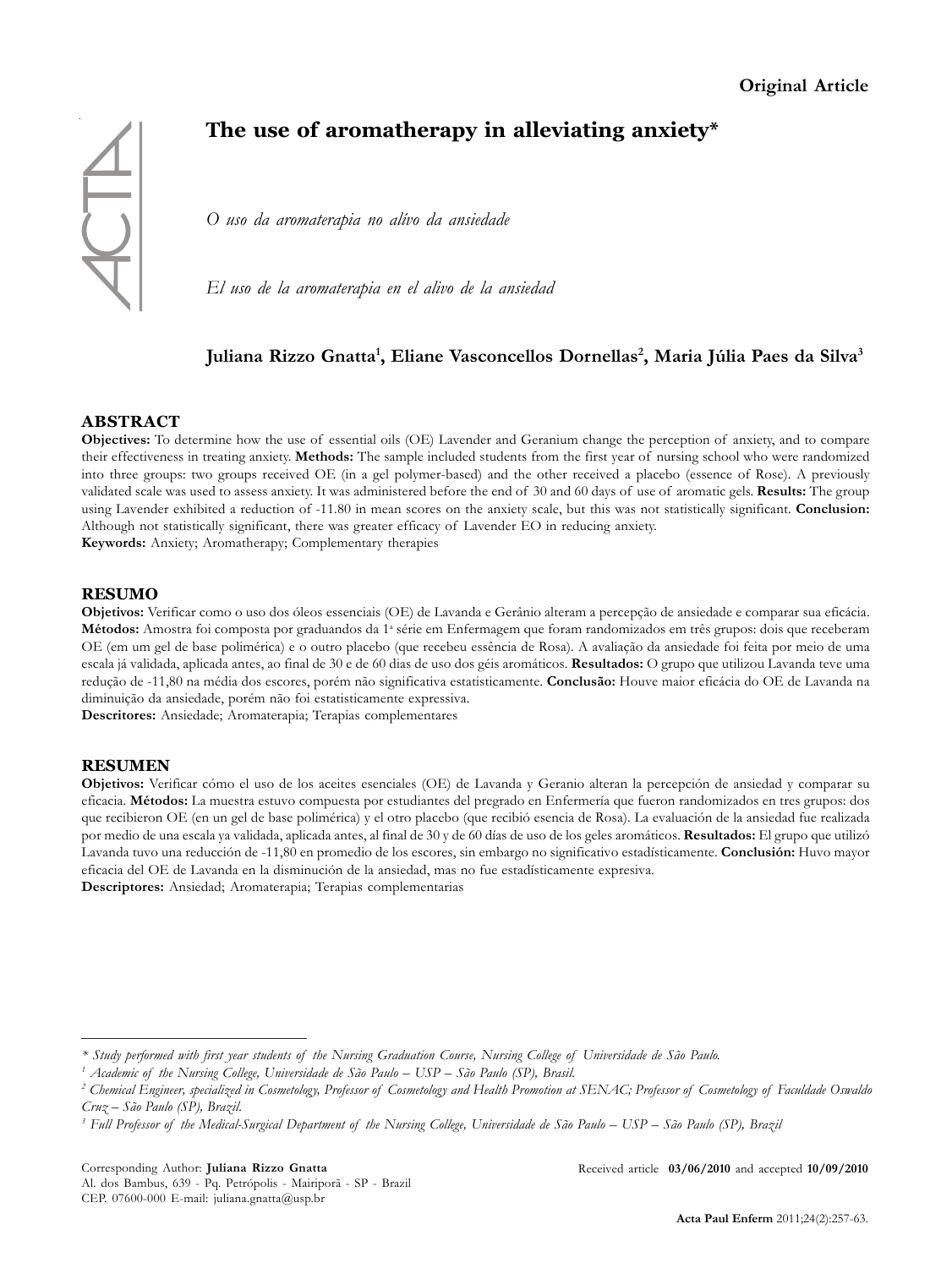### **INTRODUCTION**

In the current world scenario, the use of complementary therapies has been on the spot, both in developed western countries and in developing countries<sup>(1)</sup>, mainly because they have been encouraged by the World Health Organization. In Brazil, the use of some of these therapies is acceptable for the Sistema Único de Saúde – SUS (Brazilian Health System), by means of the Administrative Rule nº 971, which encourages and regulates the adoption of such techniques in the Healthcare Units of the States, Cities and the Brazilian Federal District<sup>(2)</sup>.

Complementary therapies, also known as Natural or Alternative Therapies, are defined by the São Paulo City Law n. 13.717, implemented in 2004, as "all health and disease prevention practices that basically use natural resources"(3). They are considered Alternative practices when used as an alternative to Conventional Medicine, and complementary when associated to the allopathic medicine technique<sup>(4)</sup>.

The growth of such techniques is related not only to their effectiveness and low cost, but also to the healthcare practice, namely focused on the individual as a whole, not only the disease, allowing a holistic healthcare approach, as described by Martha Rogers' theory in 1970, and Myra Estrin, Levine, in 1973<sup>(5)</sup>. As nurses build their knowledge based on holistic principles, besides being the professionals who establish deeper bonds with the community, they have a fundamental role managing integrative practices. Therefore, these professionals' role is related to transmitting the preventive and therapeutic possibilities, and the need for investments in specific professional qualification. Moreover, such therapies represent another possible area of practice for nurses, since COFEN's Resolution 197, from 1997, states that Complementary Therapies are part of nurses' activities, provided that the professional concluded some type of course in the area, at a recognized educational institution, and a minimum of  $360$  hours<sup> $(6)$ </sup>.

Complementary Therapies comprehend Aromatherapy, a practice that uses volatile concentrates, known as essential oils. Such organic compounds originated from plants are formed by high complexity chemical molecules, which present several chemical functions, such as alcohols, aldehydes, esters, phenols, and hydrocarbonates, with a prevalence of one or two of them, thus characterizing the aroma. They are extracted from aromatic plants through distillation or by pressing parts of these plants, such as flowers, seeds, leaves, fruit, or roots, and diluted in varied concentrations, depending on the use intention $\sqrt[n]{2}$ . These substances are employed in order to balance emotions, improve physical and mental well-being, and are applied differently in the organism, such as through inhalation, topical

use or intake. When inhaled, a minimal percentage of the essential oil (EO) activates the Olfactory System through the olfactory nerve and bulb, linked to the Central Nervous System, stimulating the Limbic System, responsible for controlling memory, emotion, sexuality, impulses, and instinctive reactions. The remaining inhaled amount goes through the respiratory system and reaches the blood stream. When the molecules stimulation occurs via skin, the essential oil is absorbed, and transported through the blood stream to the body organs and tissues. Finally, when they are taken in, the essential oil molecules are absorbed by the intestines and transported through several body tissues<sup>(8)</sup>.

Because nurses deal directly with the different physical and emotional states presented by the community members, Aromatherapy can represent a new tool to such professional, helping improve their clients' physical or emotional unbalance, such as dealing with anxious individuals.

Anxiety is an emotional state that comprehends both psychological and physiological components, which comprise the different human experiences, and are responsible for stimulating performance. It becomes pathological when is disproportional to the triggering situation, or when it is directed to no specific object. The anxiety term is comprised by feelings of fear, insecurity, apprehension, or alterations of the awake and alert states $\mathcal{P}$ .

When assessing each individual's self-esteem degree, it is essential to use reliable instruments. Authors<sup>(10)</sup> have used a scale called State-Trait Anxiety Inventory (STAI), already validated in Brazil, and based on self-assessment statements, to measure individuals' anxiety levels. Based on such scale, the objectives of the present study aimed to be reached by using Aromatherapy as a transformation instrument.

In order to develop the research, first year students of the Nursing College Graduation Course were chosen, considering that high levels of anxiety might affect learning and performance $(11)$ . Such students are in an unknown situation, which involves starting University and actually discovering the profession they have chosen. This new scenario students are presented with might cause insecurity, fear, and anxiety. Therefore, when put together, such factors might trigger an anxious state among students, making them an important element for the present study.

Therefore, the present research objectives were to verify how the Lavender and Geranium essential oils alter perception of the stress and anxiety states, and to compare the Lavender and Geranium effectiveness with regard to such perception.

### **METHODS**

The present is an experimental study, with a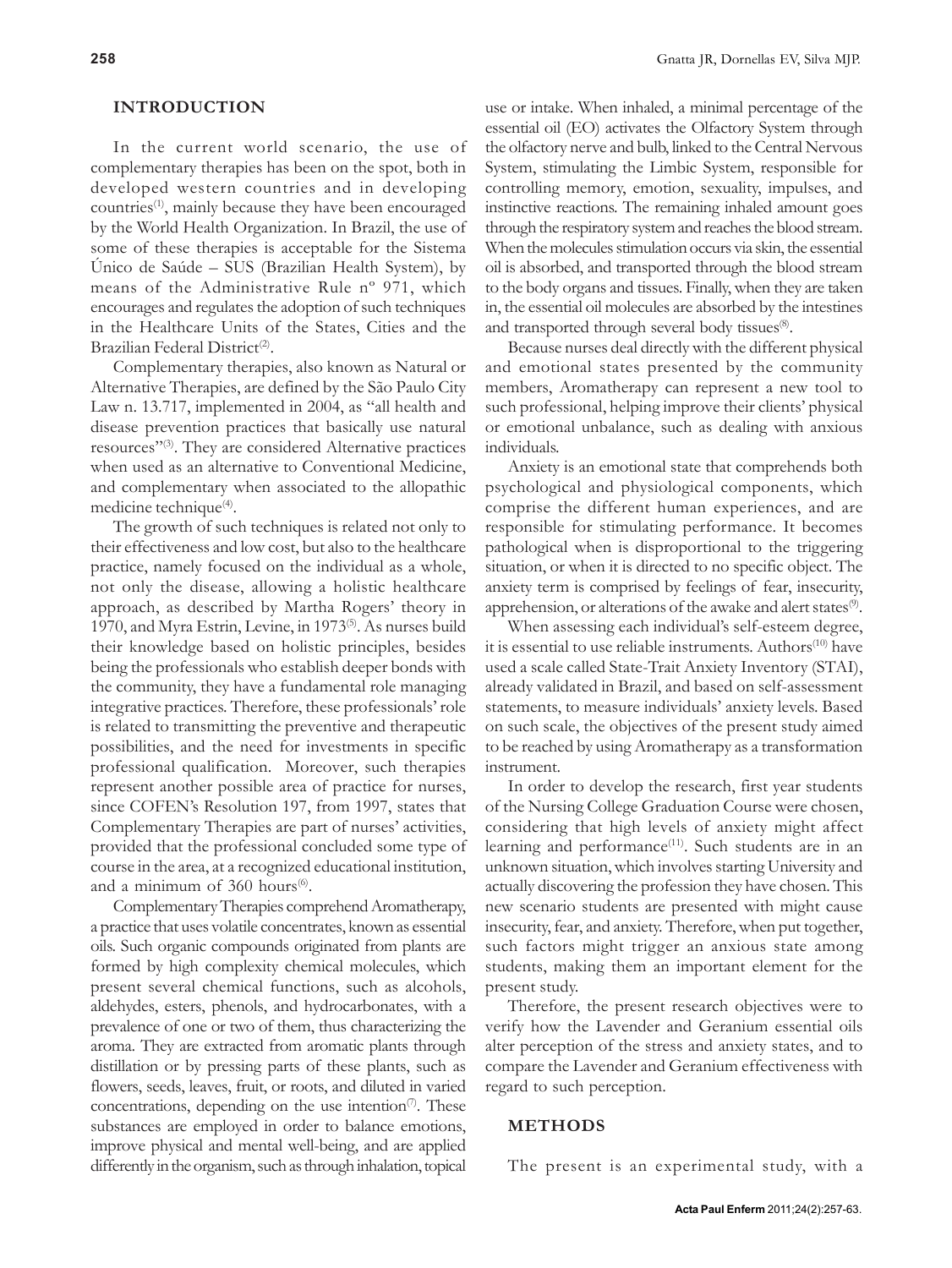quantitative approach, performed with first year students of the Nursing College Graduation Course, Universidade de São Paulo. The research project was analysed and approved by the Research Ethics Committee of the same institution (Process nº 836/ 2009). All first year students were invited to participate, since they met the following inclusion criteria: a) being over 18 years old; b) accepting to participate in the research, and signing the Informed Consent Term; c) answering the STAI – trait and state; d) using the gel with the essential oil for the period and frequency suggested by the study. One of the exclusion criteria was not attending classes at the Graduation course for over a month. All individuals interested were informed about the minimum but immediate risk of participating in case they were allergic to the Lavender and Geranium aromas, or to the carboxyvinyl polymer and propylene glycol (PPG) compounds, since they could present hypersensitivity. If any complications occurred during the research, the University School Hospital would be available, considering that the students, as part of the University community, can be assisted in this healthcare institution through SUS (Brazilian Health System).

Students who accepted participating, after informed about the research method, also signed the Informed Consent Term, and were randomly chosen to integrate one of three groups: individuals using gel – a polymerbased gel – with Geranium essential oil (GRI), individuals using gel with Lavender essential oil (GRII), and a control group – which used gel associated to Rose essence GRIII). None of the participants were informed about which oil or essence they were using.

After randomization, each participant answered to a State-Trait Anxiety Inventory (STAI)<sup>(10)</sup>. This scale is comprised of two distinctive self-assessment sub-scales: the trait-STAI, which is able to assess relatively stable individual differences regarding anxiety tendencies, that is, the way each person reacts to situations considered threatening; and the state-STAI, which refers to a transitory emotional state, or an organism condition influenced by a feeling of stress and apprehension. Therefore, such scores might vary depending on the meaning individuals attribute to certain threatening situations. Both subscales are comprised of 20 statements, whose answers intensity ranges from 1 to 4, and sum total classifies individuals according to the anxiety score: low (20-34 points), moderate (35-49), high (50-64), and very high (65-80 points), concerning both the trait and state scales.

Each participant received two flasks with aromatic gel, the first one when responding to the initial trait-state STAI, and the second, 30 days after they had started using the gel. Each flask contained 20g of polymer-based gel, enriched with 0.5% essential oil, or Rose essence, according to the group the participant was part of. Students were

instructed to apply and massage the gel in the wrists area, breastbone, periumbilical region, and foot soles, with soft and circular movements, three times a day: when waking up, at midday, and before going to bed, for 60 consecutive days, until its complete permeation. The STAI<sup>(10)</sup> was applied again after a month of gel use and after 60 days. For ethical reasons, after the study was completed, control group members were offered the possibility to use the gels with essential oils (either Lavender or Geranium) of their preference for 2 months, after the collection period.

The essential oils choice was based on the Aromatherapy literature, which says both the Lavender EO (*Lavandula officinalis)* and the Geranium EO (*Pelargonium graveolens*) have a high amount of substances, that are chemically part of the Ester functional group (Lavender – Linalyl acetate, and Geranium – Geranyl acetate), having a tranquilizing, calming and balancing effect<sup>(12)</sup>. The literature also mentions that the Lavender EO is indicated to treat stress, melancholy, depression, debility, anger, fear, jealousy, guilt, apathy, mood changes, confusion, shyness, and divagation. The Geranium EO is indicated to treat anxiety, agitation, debility, nervous and mental exhaustion, anger, fear, nervous unbalance, and mood changes caused by hormonal alterations $(13)$ .

Aromatherapy, just as Homeopathy, allows the chosen active substance to be used in a range of different concentrations. In Aromatherapy, the essential oils function according to the concentration chosen for the physical, mental and emotional aspects, from a higher to a lower concentration, respectively<sup>(14)</sup>. Therefore, the dose chosen was defined according to the present research focus, which is relieving anxiety – an emotional state of alertness – for which a low concentration of the active principles found in the essential oils would be enough to stimulate the olfactory sensors and access emotional memories in the Limbic System. A safe dose was chosen to prevent allergic reactions for topical use  $(15)$ .

The gel base proposed for the essential oil application  $(20g \text{ of gel} + 0.5\% \text{ of EO or essence})$  was chosen due to its chemical neutrality, for presenting pleasant sensorial aspects, and for being easy to transport and apply. The indicated application, topical use with a soft massage, reinforces the importance of the touch when taking care of one's self. The frequency of use was inspired by the Flower Therapy, which recommends its essences are used several times a day. The constant contact with the therapeutic elements favours the user's retreat from modern life undesired rhythm, since it requires attention and going back to a healthy daily rhythm.

### **RESULTS**

Aiming to guarantee the reliability of the data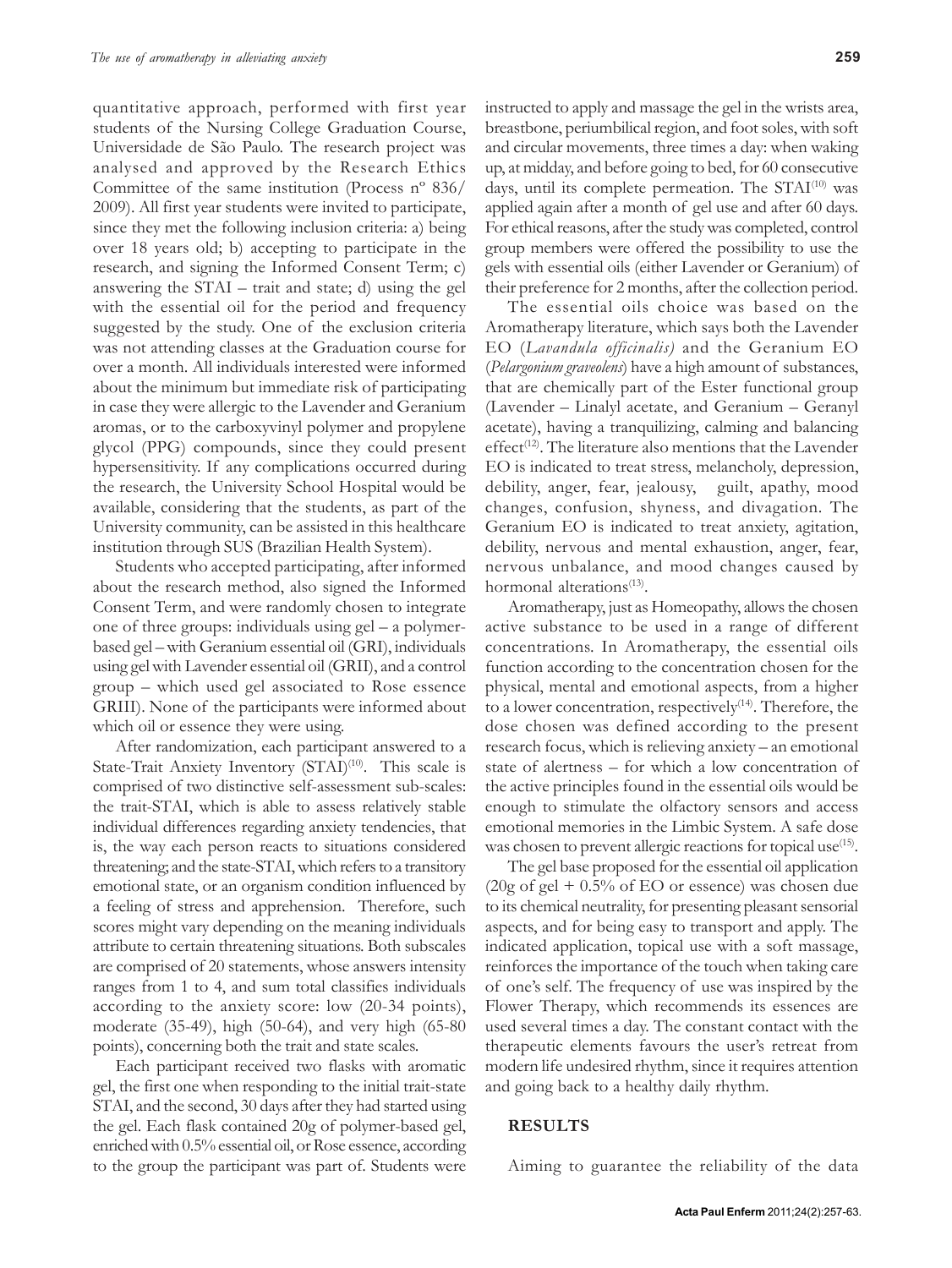obtained, the result analysis was performed based on the assessment of the instrument itself during the first part of data collection, that is, during the trait-STAI and state-STAI application – both applied immediately before the aromatic gels started being used. In order to do so, the statistical indicator "Cronbach's Alpha (α)" was utilized, and the value 0.883 was found for the initial trait-STAI, and 0.904, for the initial state-STAI. Moreover, both STAI data were intercepted in order to verify the possible correlation between the instruments, which was positive, with a 0.768 significance.

Among the 39 participating students in the beginning of the research, 14 effectively concluded it. With regard to the abandonments, 20 occurred before the first month ended, and only five occurred after the first 30 days of using the gel associated with aromas. Participants were distributed among the groups in the following fashion: the group using gel + Geranium EO, called GRI, had 14 participants, 4 of which concluded the research; GRII, which used the gel + Lavender EO, had 13 participants, 5 of which concluded the research; and GRIII, the control group, used gel + Rose essence, and initially had 12 participants, 5 of which stayed until the end of the study. Image 1 shows the subject flowchart along the trial.

In order to characterize factors related to the subjects, the quantitative variables were statistically analysed and no significant difference was found among the groups with regard to age average (GRI =  $21.00$ , GRII =  $20.07$ e GRIII = 21.08 years old, with a general average of 20.72, and a standard deviation of 3.154). With regard to gender, three people were male – representing 7.7%. Only two participants were working during the study period, approximately 12 hours a week; one was part of GRI, and another, of GRII. None of the students

were taking anxiolytics of any type during the research.

In order to verify the groups' anxiety state equality, the Analysis of Variance (ANOVA) was applied to the initial trait and state STAI, and to the participants' age. No significant differences were found, with p values of 0.662 and 0.322 for both STAIs, respectively. It was possible to observe that the anxiety level determined by the initial state-STAI, for the subjects who concluded the study, was comprised of: 28.57% of the sample presented low anxiety, 50.00% presented moderate anxiety, 21.43% high anxiety. No participants presented the 'very high' level of anxiety.

The Kolmogorov-Smirnov test was performed in order to verify the normality of the STAI scoring data, and it was possible to verify that the trait and initial state STAIs, the STAI after 30 days, and the final state had a normal distribution, with p values of 0.665, 0.986, 0.927 and 0.935, respectively. Further on, the Kolmogorov-Smirnov test was applied again in order to verify the normality among the instrument application time interval, called  $D_1_2$ , where  $D_1_2 = D_1 - D_2$ , where  $D1 = T2 - T1$ ; and  $D2 = T3 - T1$ , with:  $T1 = 30$  day interval when the aromatic gels were used;  $T2 = 60$  day interval when the gels  $+$  aroma were used; and  $T3 = 60$ day interval when the gel  $+$  EO and essence was used. The test determined that the difference among the intervals presented a normal distribution.

The results described below were obtained as of the state-STAI score average differences, according to the time period when the instrument was applied.

After 30 days using gels associated with EOs or Rose Essence, based on the state STAI score average after 30 days and in the beginning of the research, there was a score reduction for the three groups, with GRIII (which used Rose Essence) presenting the highest score reduction



**Image 1 –** Subjects' flowchart along the study .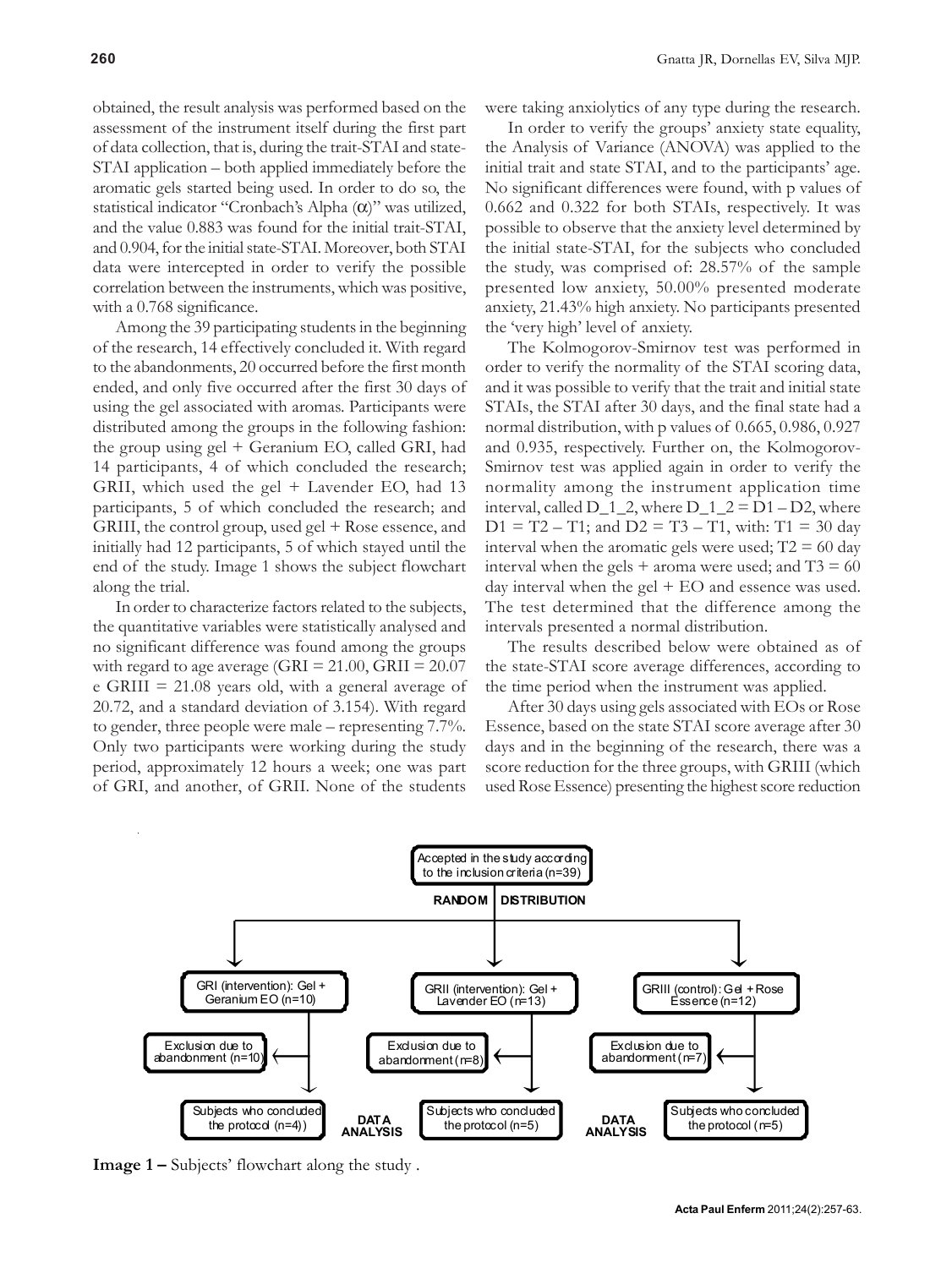(an average reduction of -8.00), followed by GRII – which used Lavender (with an average reduction of - 5.62), and finally GRI – which used Geranium – with a reduction of -1.20.

Results will be demonstrated through Table 1 data.

**Table 1 –** Description of the differences between the state-STAI – after 30 days, and the initial state-STAI – São Paulo, 2010.

| Group | State-STAI-after 30 days -<br><b>STAI-initial State</b> |          |                 |                       |  |
|-------|---------------------------------------------------------|----------|-----------------|-----------------------|--|
|       | Average                                                 |          | Minimum Maximum | Standard<br>deviation |  |
|       | $-1.20$                                                 | $-6.00$  | 3.00            | 3.70                  |  |
| Ħ     | $-5.62$                                                 | $-19.00$ | 3.00            | 7.29                  |  |
| Ш     | -8.00                                                   | $-16.00$ | 3.00            | 7.66                  |  |

**Table 2 –** Description of the differences between the STAI after 60 days, and the initial state STAI– São Paulo, 2010.

| Group | State-STAI- after 60 days<br>STAI-Initial State |          |                 |                       |  |
|-------|-------------------------------------------------|----------|-----------------|-----------------------|--|
|       | Average                                         |          | Minimum Maximum | Standard<br>deviation |  |
|       | .75                                             | $-7.00$  | 8.00            | 6.60                  |  |
| H     | $-11.80$                                        | $-19.00$ | $-4.00$         | 5.36                  |  |
| Ш     | $-1.80$                                         | $-19.00$ | 19.00           | 13.99                 |  |

After 60 days of using the gels associated to aromas, it was possible to verify that the group with the highest score reduction was GRII, using Lavender, with a reduction of -11.80, followed by GRIII – which used Rose Essence – with a reduction of -1,80. The group using Geranium (GRI) had a score average increase of 0.75.

The data above described can be visualized through Table 2.

**Table 3 –** Description of the differences between the STAI after 60 days, and the STAI after 30 days – São Paulo, 2010.

| Group | State-STAI- after 60 days<br>STAI-State after 30 days |          |                 |                       |  |
|-------|-------------------------------------------------------|----------|-----------------|-----------------------|--|
|       | Average                                               |          | Minimum Maximum | Standard<br>deviation |  |
|       | 3.00                                                  | $-4.00$  | 6.00            | 4.76                  |  |
| H     | $-320$                                                | $-10.00$ | 1.00            | 4.44                  |  |
| Ш     | 9.40                                                  | $-4.00$  | 35.00           | 15.22                 |  |

When comparing the differences between the STAIstate after 60 days, and the STAI- state after 30 days using the aroma, the group presenting a reduction was the Lavender group (GRII), with -3,20. According to data displayed on Table 3, groups I and III presented a

score average increase: 3.00 and 9.40, respectively.

**Table 4 –** ANOVA comparing the score averages in the time intervals D1, D2 e D  $\,$  1  $\,$  2 – São Paulo, 2010.

|                | Sum of<br>df    |    | Mean    | F     |      |
|----------------|-----------------|----|---------|-------|------|
|                | <b>S</b> quares |    | Square  |       | Sig. |
| D <sub>1</sub> |                 |    |         |       |      |
| Between Groups | 135.875         | 2  | 67.938  | .483  | .255 |
| Within Groups  | 778.675         | 17 | 45.804  |       |      |
| Total          | 914.550         | 19 |         |       |      |
| D <sub>2</sub> |                 |    |         |       |      |
| Between Groups | 412.864         | 2  | 206.432 | 2.208 | .156 |
| Within Groups  | 1028.350        | 11 | 93.486  |       |      |
| Total          | 1441214         | 13 |         |       |      |
| D 1 2          |                 |    |         |       |      |
| Between Groups | 396.929         | 2  | 198.464 | 2.033 | .177 |
| Within Groups  | 1074.000        | 11 | 97.636  |       |      |
| Total          | 1470.929        | 13 |         |       |      |

The ANOVA was applied in order to compare the score averages, according to the time intervals already mentioned, and it was verified that there were no statistically significant differences (as described on Table 4), with p values of 0.255, 0.156, and 0.177 for D1, D2, and D\_1\_2, respectively.

### **DISCUSSION**

The researchers considered important to begin data assessment by verifying whether the scale proposed by the study methodology (STAI) was able to appropriately measure the anxiety levels, as aimed by the study objectives. In order to do so, the statistical indicator "Cronbach's Alpha  $(\alpha)$ " was used. It assessed the internal consistency of the measurement instrument, that is, it verified the reliability of data from a psychometricbased scale – the STAI<sup>(10)</sup>. Statistic specialists, as a general rule, classify the value  $\alpha \ge 0,700$  as desirable. The present study found values of 0.883 for the trait-STAI and 0.904 for the initial state-STAI, which means it is possible to state that the instrument used is valid and reliable to obtain the information required by the research.

With regard to the high abandonment rate, it is important to remind that the proposed intervention depended on the research subject him/herself in order to be consolidated, for the students were responsible for the aromatic gel application on the indicated areas, similarly to a prescribed treatment. Therefore, the nonadherence to the therapy was an existing possibility for the present research, considering that there was not a therapist available to perform the procedure. One of the study intentions was to eliminate the possibility of a therapeutic bond to influence the research results, since the EO active principles should be enough<sup> $(7-8)$ </sup>. Authors<sup>(16)</sup> estimate that only a third of patients present appropriate adhesion to the treatment, therefore, if this fraction was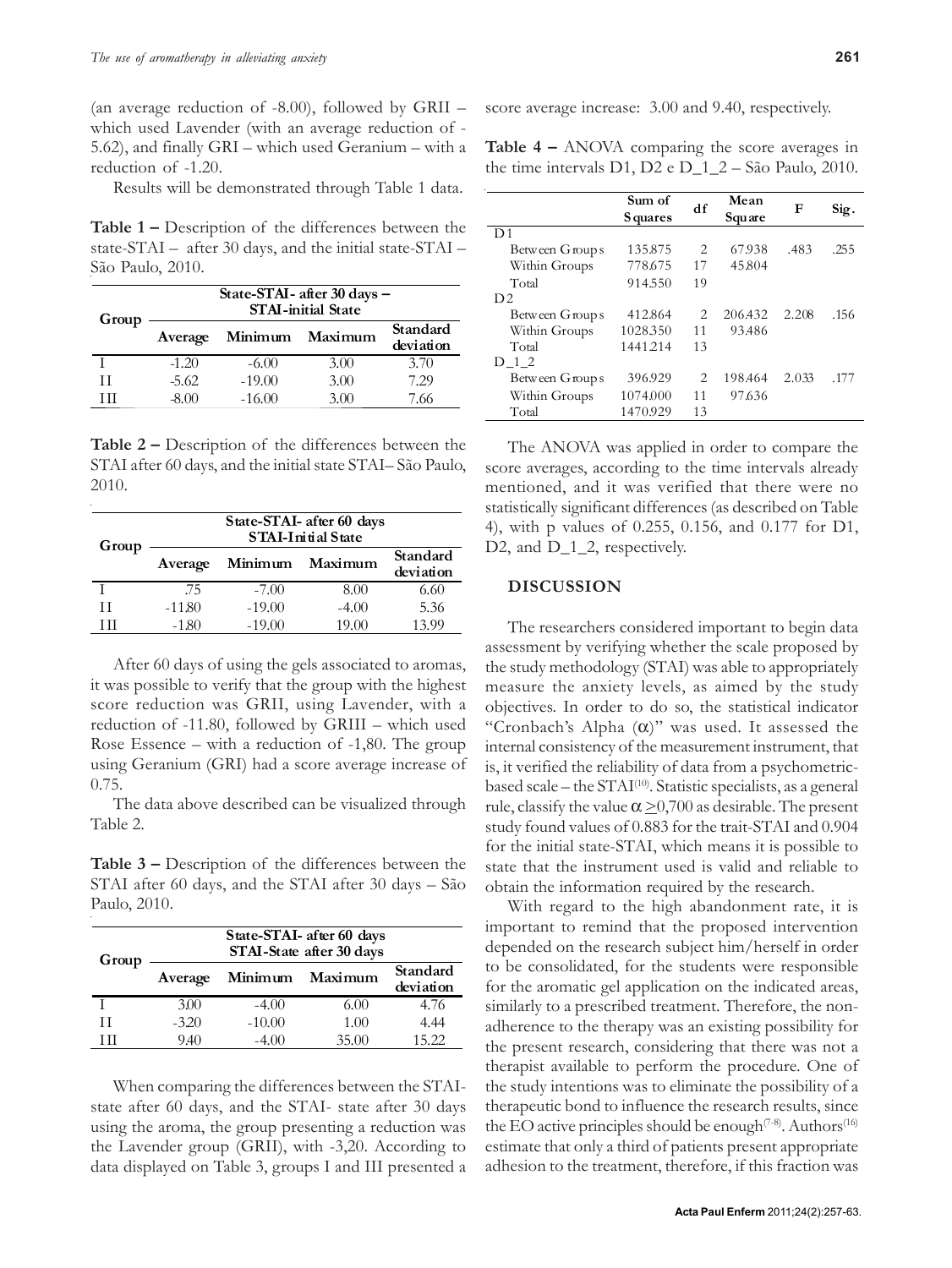calculated on the initial number of participants, the result would be 13, which is close to the number of subjects who concluded the study (14 participants). It is relevant to highlight that treatment adhesion is not only a difficulty faced by Health Complementary Practices, but also by allopathic treatments, mainly long-term treatments, such as the ones proposed to hypertensive, diabetic, and HIV/AIDS carrier patients.

The fact that GRIII, which used Rose Essence, presented a better performance at first – after 30 days using the aromatic gel  $(Table 1)$  – can be related to the placebo effect. Moreover, such situation could have been reinforced by the fact that the Rose essence, used only as an olfactory stimulus (perfume), without any therapeutic properties, is widely used in toiletry cosmetics, mainly in some popular bath soaps, and therefore, is recognized by a great number of people. This might justify the placebo action results reached by this group, since such olfactory memory can be associated to relaxing moments, such as a shower, for instance.

The worst performance, presented by the Geranium EO, might be related to the fact that its aroma is fairly intense and not always appreciated by people, mainly because the essential oil presents olfactory notes that are not part of the trivial olfactory repertory. The main therapeutic characteristic of this EO is regulating mood changes and bringing balance for mental confusion and stress situations, which are symptoms presented in high anxiety cases<sup> $(7-8,12-13)$ </sup>, not the case of the present research participants.

The higher effectiveness presented by the Lavender EO in the end of the study might have been related to the sample profile, essentially comprised of students with moderate anxiety, which, according to the literature<sup>(7-1</sup> 8,12-13), present emotions for which the Lavender EO is recommended. Because the sample was comprised of young first year graduation students, anxiety factors are stimulated, such as stress related to studying and discovering what their profession is actually about, including the first contact with patients, anger, fear, and jealousy, common in the experienced relationships; confusion; divagation and fear for being in a transition moment. Possibly because the Lavender EO reaches emotional nuances that are more related to such feeling, when data collection was concluded, this oil was able to better meet the proposed objectives.

Although there was a decrease in the state-STAI score presented by students using the Lavender EO after 60 days, which indicates improvements to the anxiety state, it was not statistically significant. It is important to highlight that the present research results might not have

yet reached significant relevance due to the small sample size, and because the study did not deal with highly anxious individuals, but with a moderately anxious sample, according to the initial state-STAI. Therefore, a possible suggestion would be to pre-select the subjects' scores so as to choose only highly anxious individuals.

The study results reinforced the literature about Aromatherapy, mainly with regard to the Lavender EO indications<sup> $(7-8,12-13)$ </sup>. Although the literature about the subject is internationally recognized, books neither refer as to how they have got to the current indications, nor to researches performed in the field validating the information provided. Hence, further researches about the EO applications should be performed, especially regarding the application dose, via, and frequency. Some difficulties found by the present research were to define the EO dose, to choose the application via (inhalation, skin contact), and oil exposure frequency. Even among researches that describe the Lavender effect relieving anxiety among Nursing students $(17)$ , there is not a clear description about the study method.

### **CONCLUSIONS**

According to the first objective, it was possible to verify that the Lavender EO relieved the anxiety state after 60 days of use, however, not with statistical significance. Nevertheless, it is important to highlight that the study was developed with a moderately anxious sample. Based on the described results, it is possible to conclude that, regarding the second objective, the Lavender EO was found to be more effective, since the group using the Geranium EO concluded the study with a score average increase, even though it was not significant. However, it is not possible to affirm that the present results are definitive, since the average differences were not significantly expressive.

### **FINAL CONSIDERATIONS**

Although there were non-significant improvements regarding the anxiety state and the use of Lavender EO, the results reinforce the Aromatherapy bibliographic references about the essential oil indications. New studies with a pre-selected highly anxious sample should be performed, along with researches that aim to better assess the Geranium EO effectiveness. Moreover, researches on variables such as application via, dose, and application frequency of the essential oils still have to be developed.